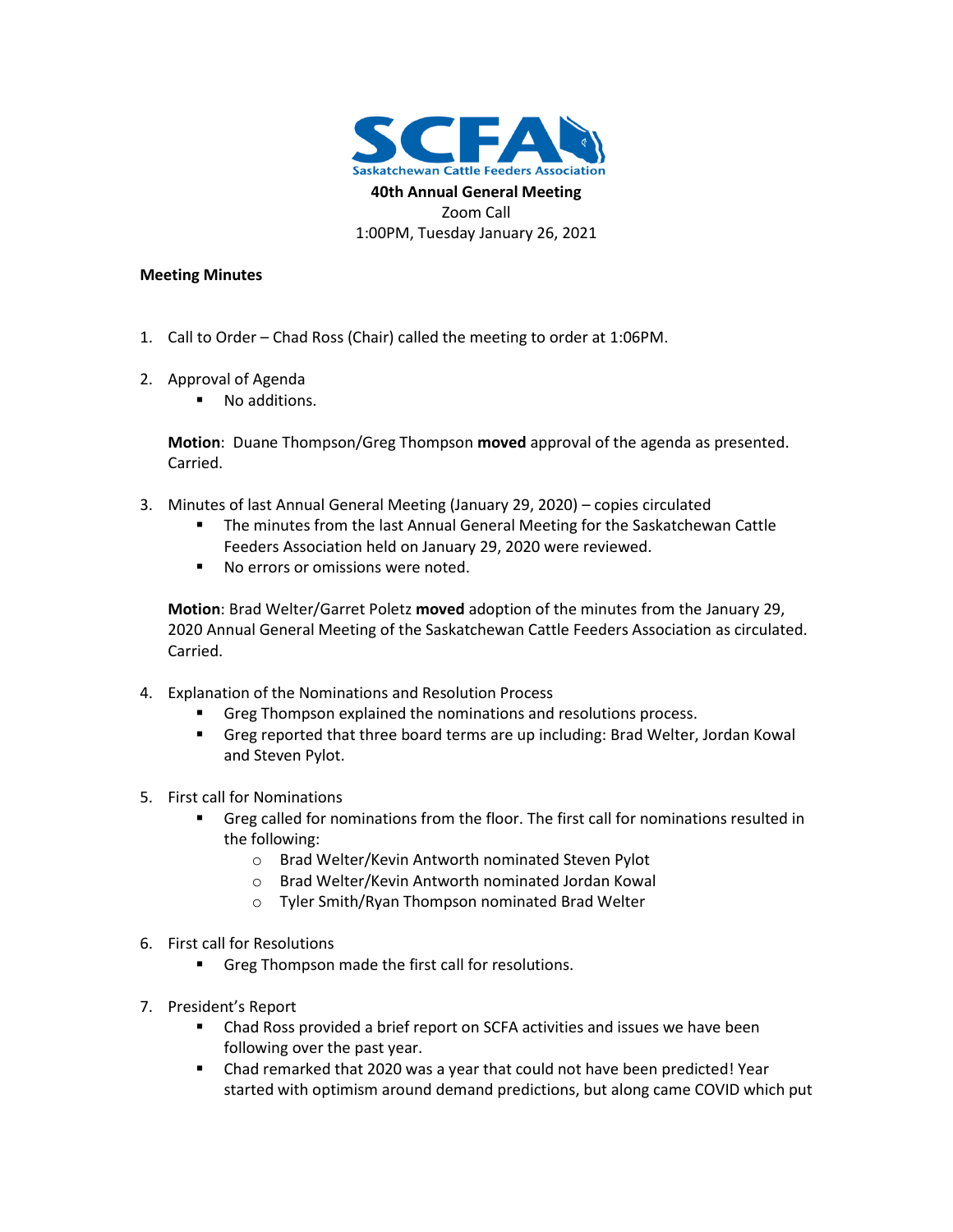the brakes on that. The SCFA has been more active than we have been in years due to our participation in government and industry meetings, policy direction and member outreach to try and help steer the industry through this difficult time.

- **•** Chad thanked the SK Minister of  $Ag David$  Marit and his staff for all their work and their open-door policy during this past year. Their help getting programs such as the Set-aside, Price Insurance and BRM improvements is greatly appreciated. Chad also thanked the conservative caucus for meeting with SCFA board and staff this past summer to listen to our concerns.
- As we look into 2021 Chad remarked that he sees good times ahead. Strong domestic and export demand for beef is a bright spot right now.
- Chad mentioned that this will be his last term as chair of SCFA and wanted to thank a few people. He commended the provincial associations for their collaboration – Bill Huber and Chad MacPherson from the SSGA, Ryder Lee and Arnold Balicki from the SCA, as well as provincial government staff for being a pleasure to work with. Chad also thanked the board and staff of the SCFA.
- 8. Second Call for Nominations
	- Greg made the second call for nominations.
- 9. Second Call for Resolutions
	- Greg made the second call for resolutions.
- 10. Financial Review
	- Finance Chair, Ryan Thompson provided an overview of the MNP reviewed financial statements for the Saskatchewan Cattle Feeders Association for the 2019-2020 fiscal year.
	- Discussion followed with Ryan answering questions pertaining to the financial statements.

**Motion**: Ryan Thompson/Garret Poletz **moved** to accept the Saskatchewan Cattle Feeders Association 2019-2020 financial statements as circulated. Carried.

**Motion**: Ryan Thompson/Will Lowe **moved** to appoint MNP as auditor for the Saskatchewan Cattle Feeders Association for the 2020-2021 fiscal year. Carried.

▪ Ryan introduced Sean MacKenzie from National Bank Financial who provided a brief update on the SCFA's portfolio as well as comments on the year ahead in markets.

## 11. SCA Report

- Brad Welter provided a report on SCA activities from the past year.
- Brad commented that again the SCA staff has been wonderful to work with. They are a great group who bring the skills necessary to represent SK beef producers in a wide variety of venues.
- Financially checkoff revenue \$5.3M vs \$5.7 from 2019; total revenue \$5.5M vs \$6.0 in 2019. Expenses – CCA assessment \$700K and \$44 legal assessment; \$2.9M national checkoff; levy refunds up slightly \$52K vs \$44 in 2019; research projects \$680K. Leverage funds \$1.00 from SCA = \$9.00 from other sources (ADF and others). Long list of research projects funded available in SCA annual report.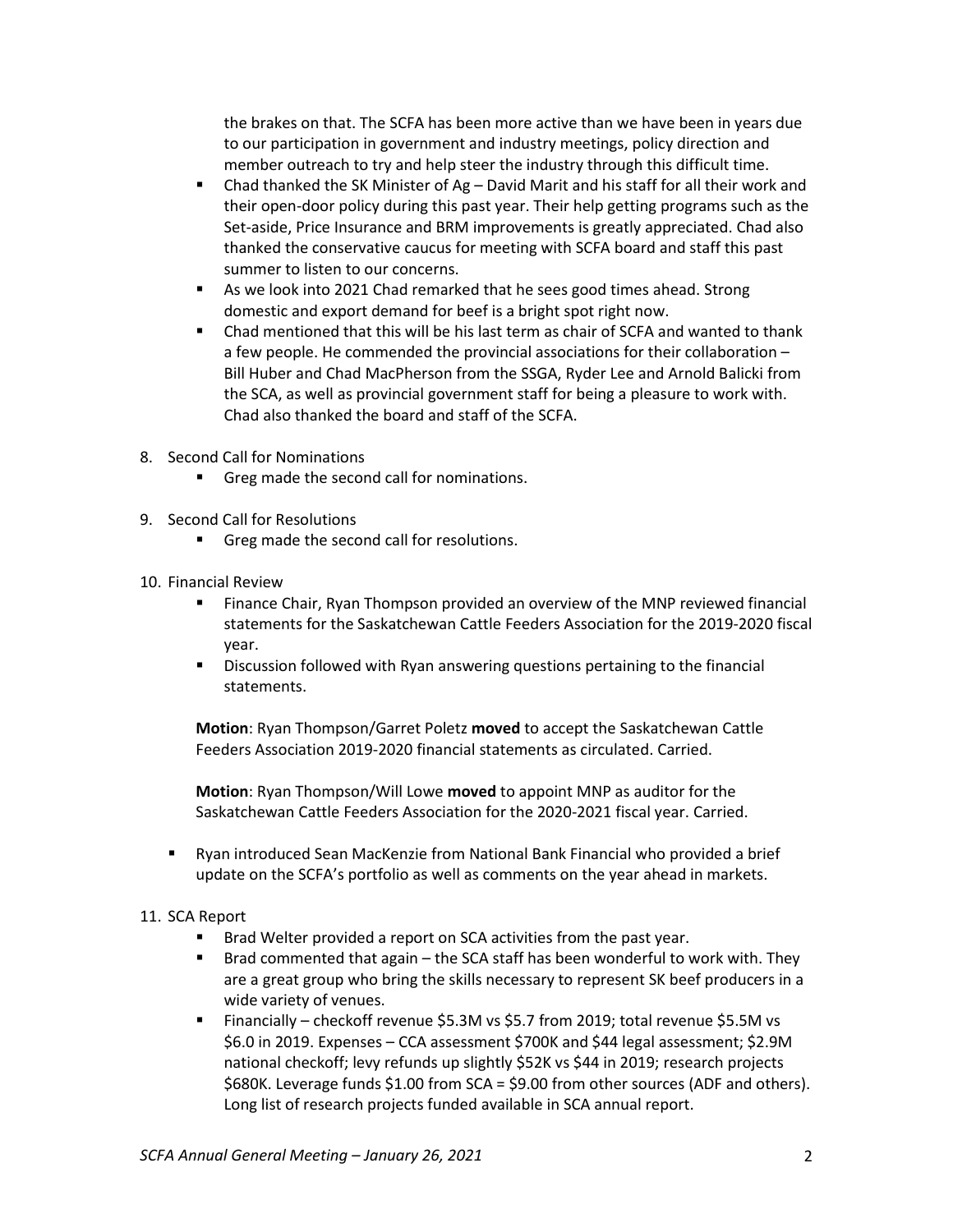- COVID related happenings set aside program, and contribution of funds to assist producers with WLPIP premiums.
- Other lobby efforts irrigation announcement, flood issues in meadow Lake area, Agristability enhancements, transportation regs and working with LSS on solution for documentation.
- Projects rural vet preceptorship program continues 6 students. Support for VBP+ program, animal health emergency planning, tools available in draft producer handbook at this time.
- Communications have increased over the last yar messaging on TV and Radio; Glen LaPointe is the "new" communications person and has lots of new ideas coming.
- 12. NCFA Report
	- Will Lowe (current NCFA rep for SK) provided a report on the National Cattle Feeders Association (NCFA) activities over the past year.
	- Full report attached
- 13. Canadian Beef Checkoff Agency Report
	- **Chad Ross provided comments about the work of Canada Beef Checkoff Agency**
	- Full report attached
- 14. Feedlot School Update
	- Leanne Thompson provided an update on WCFMS.
	- WCFMS Committee consists of SCFA (Steve Pylot), U of S (Gabriel Ribeiro), WCVM (Nathan Erickson) and SMA (Natasha Wilkie). The School will be presented as a series of webinar series February 9, 16 and 23. Registration has been great – 125 to date and sponsorship has also been good. We are on track to make a modest profit.
	- Our virtual tours are fabulous Leanne showed a preview video of the tours. We may look at including virtual tours at the school even when we are back to in person meetings!
	- Everyone was encouraged to look at the agenda and consider registering.
- 15. Final call for Nominations/Election
	- Greg made the final call for nominations.
	- The final call for nominations resulted in the following:
		- o Phil Lynn/Tyler Smith nominated Garret Poletz
	- Greg asked the nominees if they would let their names stand. Brad, Jordan and Garret agreed to let their names stand and Steven declined.

**Motion**: Pat Hayes/Brad Welter **moved** that nominations cease. Carried.

- Greg reported that three names had been put forward for the three board positions: Brad Welter, Jordan Kowal and Garrett Poletz. These individuals were acclaimed, with no need for an election.
- Greg thanked Steven Pylot for his years of service to the board.
- 16. Final Call for Resolutions/Resolutions
	- Greg made the final call for resolutions.